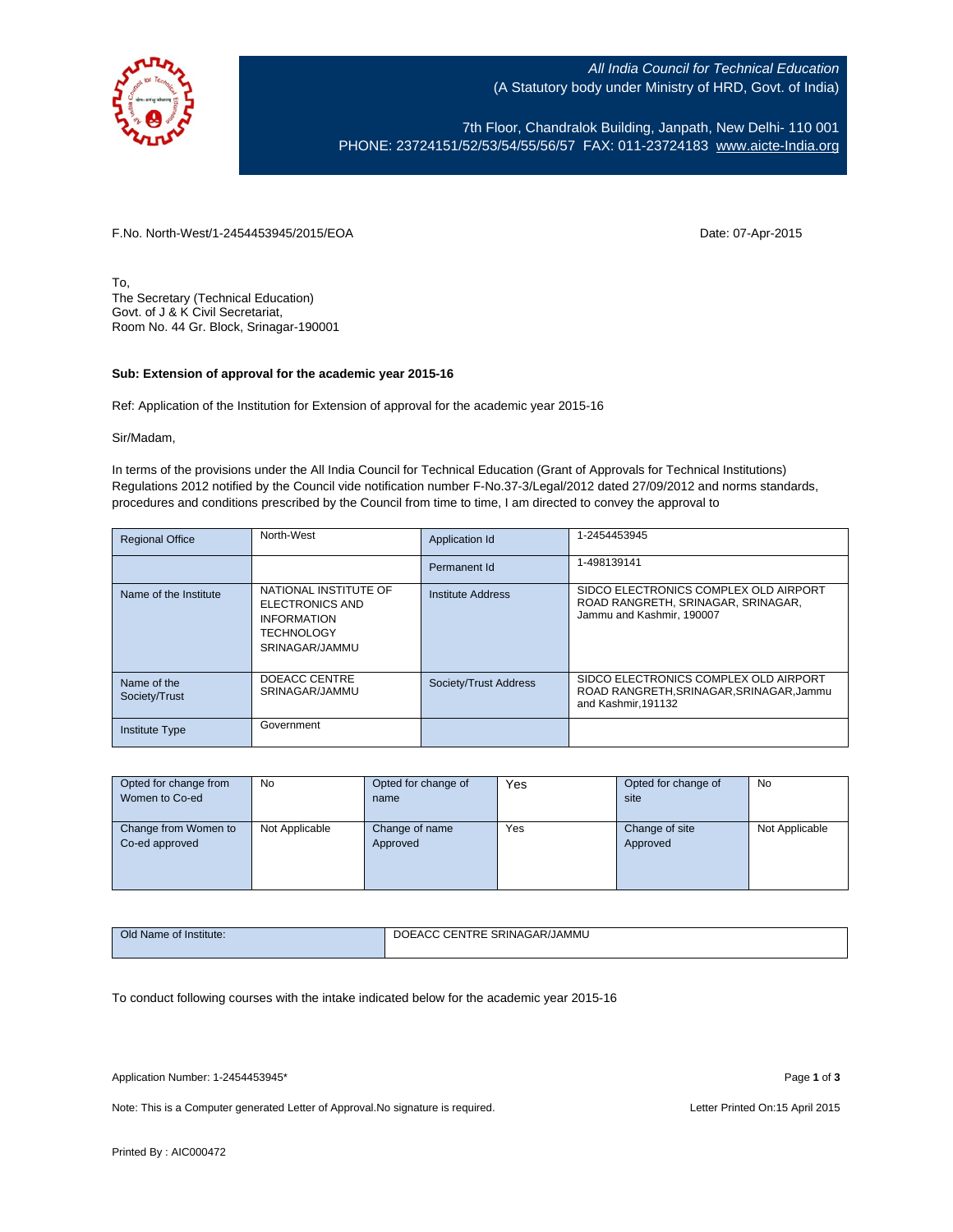## All India Council for Technical Education (A Statutory body under Ministry of HRD, Govt. of India)



7th Floor, Chandralok Building, Janpath, New Delhi- 110 001 PHONE: 23724151/52/53/54/55/56/57 FAX: 011-23724183 [www.aicte-India.org](http://www.aicte-india.org/)

| Application Id: 1-2454453945<br><b>Shift</b><br>Program<br>Level |              | Course<br>Time              | <b>Affiliating Body</b>                                     | S<br>$\overline{\phantom{0}}$<br>2014 | $\overline{5}$<br>g<br>Approve                 | status<br>Approval | status<br>Approval                       | Collaboration<br>status<br>त्त |           |                           |
|------------------------------------------------------------------|--------------|-----------------------------|-------------------------------------------------------------|---------------------------------------|------------------------------------------------|--------------------|------------------------------------------|--------------------------------|-----------|---------------------------|
|                                                                  |              |                             |                                                             | <b>Full/Part</b>                      |                                                | Intake             | Intake<br>$\frac{6}{2}$<br>$\frac{1}{2}$ | $\overline{g}$                 | PIO       | Foreign<br><b>Approva</b> |
| <b>MCA</b>                                                       | 1st<br>Shift | <b>POST</b><br>GRADUA<br>TE | <b>MASTERS IN</b><br><b>COMPUTER</b><br><b>APPLICATIONS</b> | <b>FULL</b><br><b>TIME</b>            | Kashmir<br>University,<br>Jammu and<br>Kashmir | 60                 | 60                                       | <b>NA</b>                      | <b>NA</b> | <b>NA</b>                 |

Note: Validity of the course details may be verified at www.aicte-india.org>departments>approvals

The above mentioned approval is subject to the condition that DOEACC CENTRE SRINAGAR/JAMMU shall follow and adhere to the Regulations, guidelines and directions issued by AICTE from time to time and the undertaking / affidavit given by the institution along with the application submitted by the institution on portal.

In case of any differences in content in this Computer generated Extension of Approval Letter, the content/information as approved by the Executive Council / General Council as available on the record of AICTE shall be final and binding.

Strict compliance of Anti-Ragging Regulation:- Approval is subject to strict compliance of provisions made in AICTE Regulation notified vide F. No. 37-3/Legal/AICTE/2009 dated July 1, 2009 for Prevention and Prohibition of Ragging in Technical Institutions. In case Institution fails to take adequate steps to Prevent Ragging or fails to act in accordance with AICTE Regulation or fails to punish perpetrators or incidents of Ragging, it will be liable to take any action as defined under clause 9(4) of the said Regulation.

> **Dr. Avinash S Pant Actg Chairman, AICTE**

Copy to:

- **1. The Regional Officer,** All India Council for Technical Education Plot No. 1A, 5<sup>th</sup> Floor, DTE(Pb..) Building, Dakshin Mark, Sector 36-A, Chandigarh-160 036
- **2. The Director Of Technical Education,** Jammu and Kashmir
- **3. The Registrar,** Kashmir University, Jammu and Kashmir
- **4. The Principal / Director,** DOEACC CENTRE SRINAGAR/JAMMU

Application Number: 1-2454453945\* Page **2** of **3**

Note: This is a Computer generated Letter of Approval.No signature is required. Letter According the state of the Letter Printed On:15 April 2015